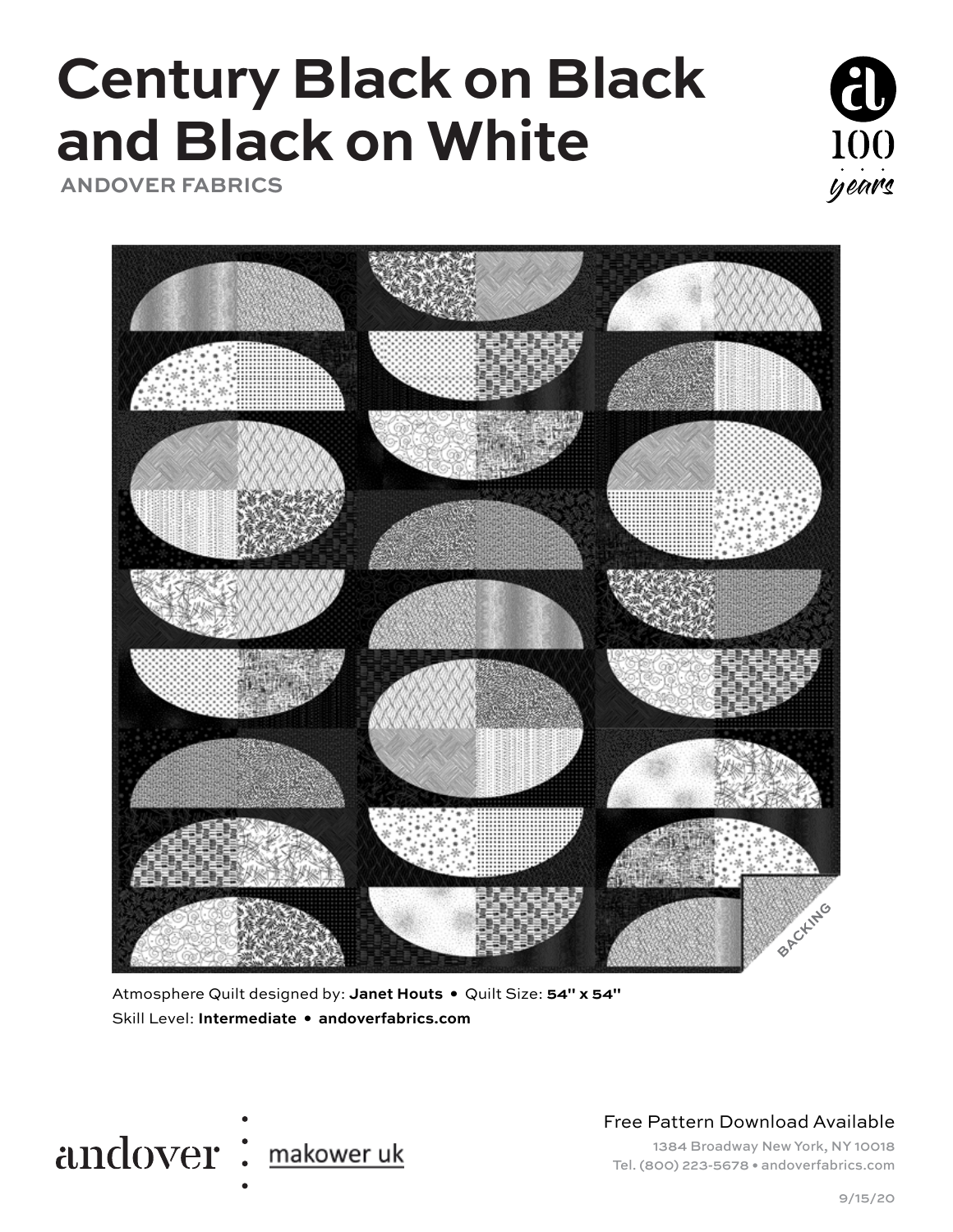## **Atmosphere Quilt**

Introducing Andover Fabrics new collection: **Century Black on Black & Century Black on White** by Andover Fabrics • Quilt designed by Janet Houts

Quilt finishes 54" x 54" 27 Blocks: 6" x 18"

*Graphic black and white prints make this scrappy quilt, just the right size for a bold wall quilt or lap throw. The easy curved patches will stitch together quickly.* 

#### **Fabric Requirements**

|                                             |               | Yardage                    | Fabric |       |
|---------------------------------------------|---------------|----------------------------|--------|-------|
| <b>15 Blacks</b>                            | blocks        | fat $\frac{1}{8}$ yard ea. |        |       |
| 9667 K                                      | 9668K         | 9671K                      | 9672 K | 9673K |
|                                             | 9676 K 9677 K | 9680K                      | 9682K  | 9683K |
| 9684 K                                      | 9688K         | 9691K                      | 9692K  | 9695K |
| <b>15 Whites</b><br>blocks fat 1/4 yard ea. |               |                            |        |       |
| 9667L                                       | 9668L         | 9671L                      | 9672 L | 9673L |
| 9677L                                       | 9680L         | 9682L                      | 9683L  | 9684L |
| 9688L                                       | 9691L         | 9692L                      | 9694L  | 9695L |
| <b>Binding</b>                              |               | $\frac{1}{2}$ yard         | 9694K  |       |
| <b>Backing</b>                              |               | $3\frac{1}{2}$ yards       | 9676L  |       |

### **Cutting Directions**

**Note:** Read assembly directions before cutting patches. All measurements are cut sizes and include  $\frac{1}{4}$ " seam allowances. A fat  $\frac{1}{8}$  is a  $9''$  x 20"-22" cut of fabric. A fat **4** is an 18" x 20"-22" cut. WOF designates the width of fabric from selvedge to selvedge (approximately 42" wide).

**15 Blacks** From each: Cut (3-4) Template 2 Cut (3-4) Template 2 Reversed (27 total Template 2 & 27 total Template 2 Rev.)

**15 Whites** From each: Cut (3-4) Template 1 Cut (3-4) Template 1 Reversed (27 total Template 1 & 27 total Template 1 Rev.)

**Binding** Cut (6) strips 2**2**" x WOF for binding

#### **Backing**

Cut (2) panels 31" x 62", pieced to fit quilt top with overlap on all sides

## **Making the Quilt**

**1.** Make acrylic patterns of Template 1 and Template 2. Use an ice pick to punch holes at the dots. To conserve fabric, refer to the cutting diagram to cut Template 2 and Template 2 Reversed patches. Mark the dots on the wrong side of all patches.

years

- **2.** Each block requires 1 of each patch. Combine the light and dark patches as you wish, or follow the quilt photograph for combinations. Sew a Template 2 fabric patch to a Template 1 patch, matching dots. Hint: Position Template 2 patch on top and pin in multiple places along the curve. Join a Template 2 Reversed patch to a Template 1 Reversed patch. Press seam allowances away from the Template 1 patches. Join the 2 halves to make a block. Make 27 blocks.
- **3.** Referring to the Quilt Diagram, arrange 3 blocks to make each horizontal row. Arrange 9 rows, rotating the blocks as shown. Once you are satisfied with the arrangement, join the blocks into rows, and then join the rows.

### **Finishing the Quilt**

**4.** Layer the quilt with batting and backing and baste. Quilt in the ditch around block patches, or quilt an overall pattern across the quilt. Bind to finish the quilt.

**Cutting**



**T. 1 Rev.**

**T. 1**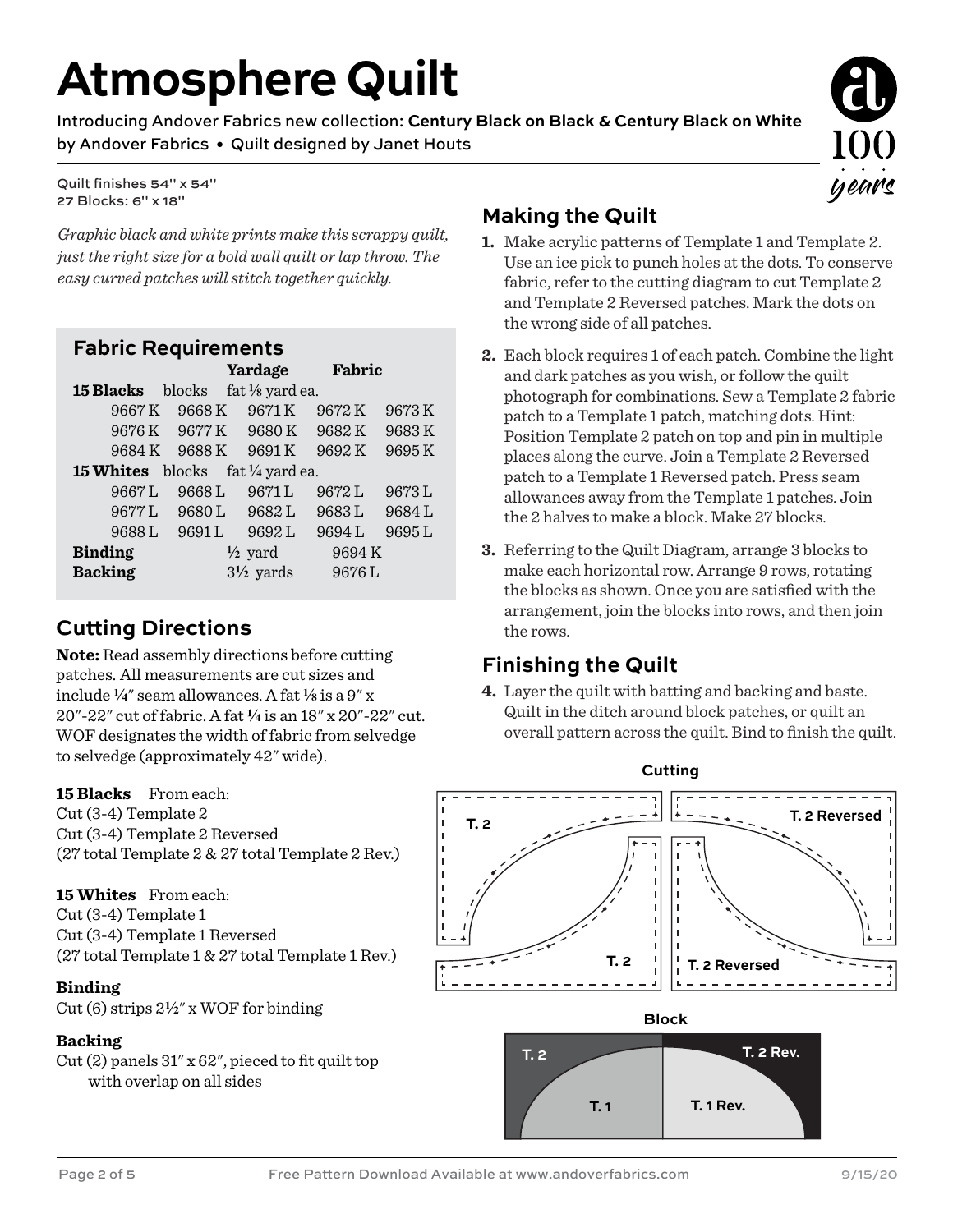



**Quilt Diagram**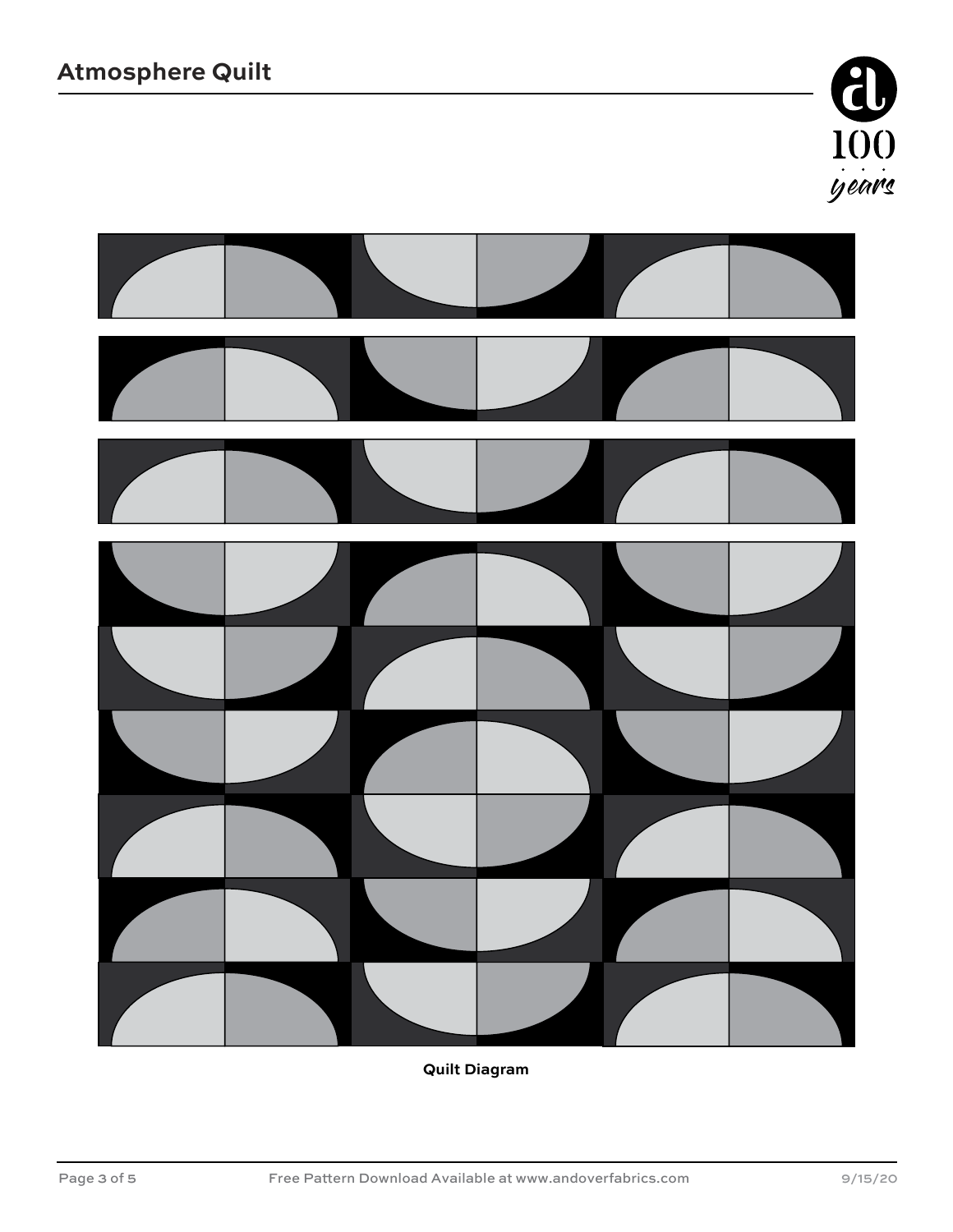